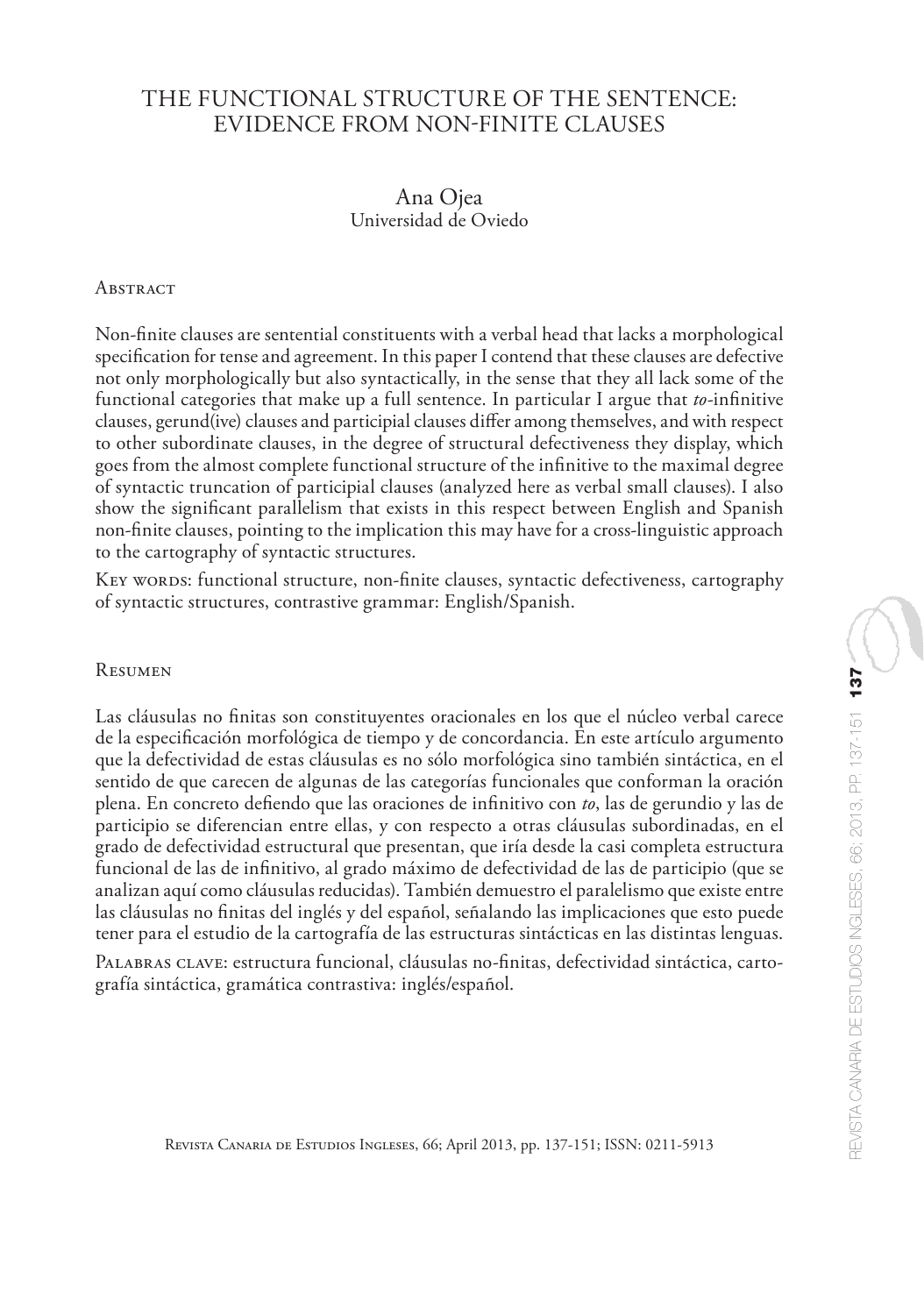### 1. INTRODUCTION

The analysis of the hierarchical structure of constituents has been one of the programmatic issues of Chomskyan generative grammar from its start. From the adoption of the so called X-bar theory after Chomky's seminal work ("Remarks"), the current assumption has been that syntactic structures are binary, cross-categorially uniform and endocentric (with a head or zero-level category projecting into a phrase). These restrictions initially applied to lexical projections (NP, VP, PP etc.) but later they generalized to other categories whose heads encode the grammatical information that "glues" the different lexical categories in the sentence: the functional categories. From then on, the sentence has been seen to comprise at least three layers, two of which are functional:<sup>1</sup>

- a) The illocutionary layer (CP), which connects the propositional content of the clause to other superordinate clause or to the discourse.
- b) The inflectional layer (TP), which places the event with respect to the utterance time or another reference time.
- c) The thematic layer (VP), the lexical projection that hosts the verb and its arguments and adjuncts.

During the first years of the Principles and Parameters approach a good number of functional categories were identified and employed in the analyses; this eventually lead to a fruitful line of research on the cartography of syntactic structures whose aim is to draw maps, as precise and detailed as possible, of syntactic configurations. These cartographic studies have always run parallel to the Minimalist Program (vid. Chomsky, *Minimalist,* and subsequent work) and in a sense they are complementary, since Minimalism centers on the mechanisms of computation (basically external and internal Merge, and Agree), and the cartographic project on the inventory of categories involved in those mechanisms. Consequently, the Minimalist Program has paid special attention to the uninterpretable features in the functional projections, that is, those that are said to drive computations under the assumption that Movement (i.e. internal Merge) is triggered by the need to check and delete them. On the contrary, cartographic studies focus on the interpretable features that relate those syntactic computations to meaning and use, and they are primarily concerned with the number of functional categories relevant for the grammatical characterization of the sentence, their ordering and the possibilities of linguistic variation they allow for (both, within a language and across languages).

In this respect there is ample consensus that the core projections CP and TP can be divided into smaller categories which group in domains that share contextual information (termed "Prolific Domains" by Grohmann). In particular:

<sup>&</sup>lt;sup>1</sup> From the seminal work of Abney's, nominal projections are also customarily analyzed as comprising a lexical structure and a higher functional structure.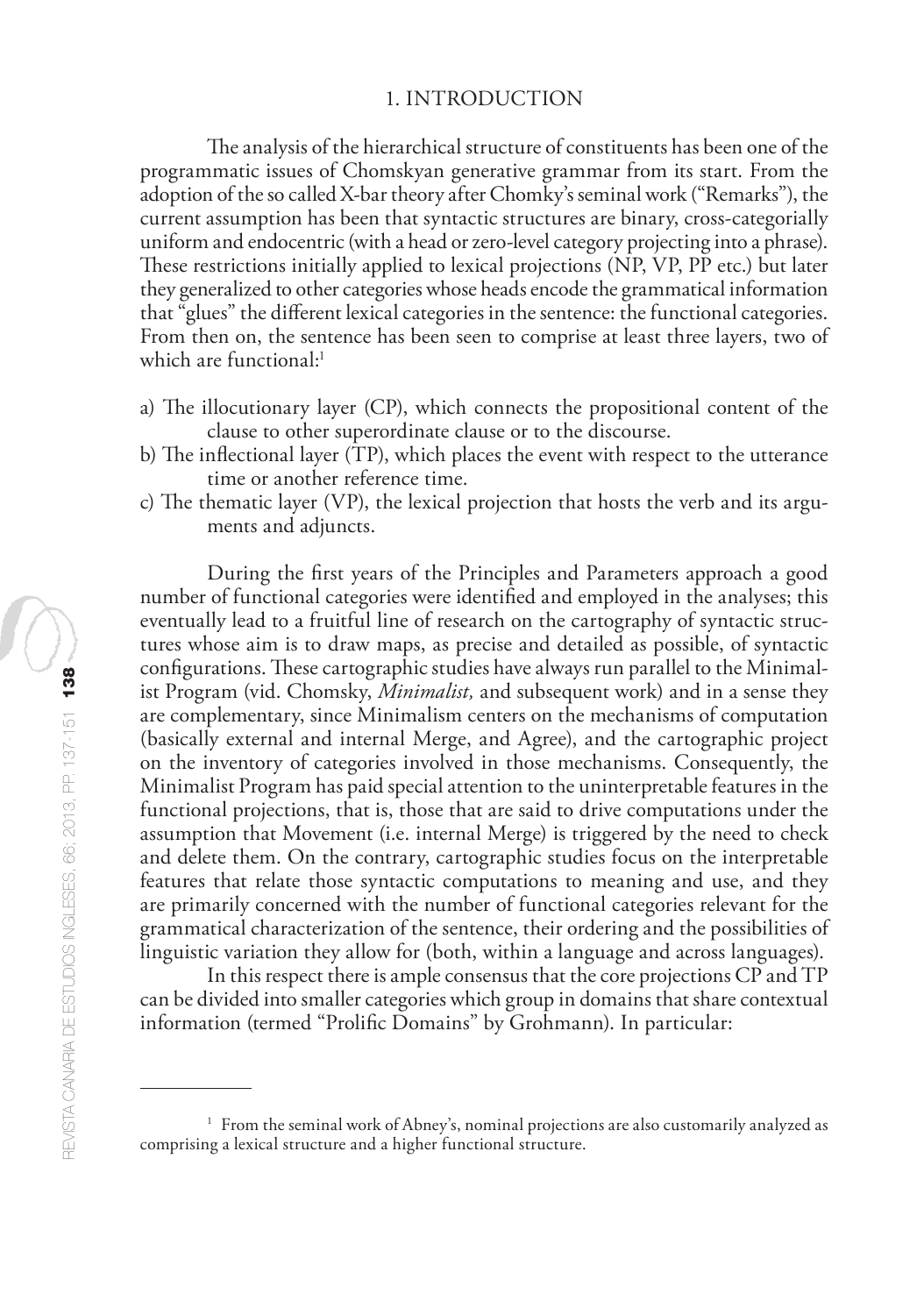- a) The discourse domain: after the influential work of Rizzi ("Fine"), the illocutionary layer has been split into two obligatory categories: ForceP, which encodes the illocutionary force of the sentence, and FiniteP, which signals its tense/mood features. In between these, two optional categories can be projected: TopicP and FocusP, where topicalized or focalized phrases, respectively, are located.
- b) The inflectional domain: Pollock was the first to argue for the need of more than a single inflectional head; in this respect there have been different proposals to articulate not only what Comrie (5) calls the "situation-external time" of the event (TP), but also its aspectuality or "situation-internal time"; see Demirdache y Uribe Etxebarría's work, and references therein, for details.
- c) The thematic domain: After Larson's work, the VP has adopted a shell-like structure with at least two categories: vP, where the external argument of the verb is placed, and VP for the internal arguments. One should also include here the optional functional category VoiceP which, when headed by the feature [-active], forces the suppression of vP.

A full sentence will then consist of these three domains with at least these functional categories:<sup>2</sup>

(1) [ForceP [FiniteP [TP [AspP [vP [VoiceP [VP

The functional categories in (1) encode the basic grammatical information that makes up a full proposition; note that the order Modality-Tense-Aspect-Voice that follows from the hierarchical organization of these categories has been defended as universal by linguists like Tesnière, and is the one obligatorily displayed by sequences of auxiliaries in languages like English or Spanish:<sup>3</sup>

| (2) | Aux <sub>Modality</sub> | Aux <sub>Anteriority</sub> | $\frac{\text{Aux}}{\text{1}}$ Progr. aspect | Aux <sub>Voice</sub> |             |
|-----|-------------------------|----------------------------|---------------------------------------------|----------------------|-------------|
|     | may                     | have                       | been                                        | being                | blackmailed |
|     | debe                    | haber                      | estado                                      | siendo               | chantajeado |

But to assume that the syntactic structure of sentences includes a number of functional projections as in (1), ordered in a precise way, also brings about two important additional predictions.

<sup>&</sup>lt;sup>2</sup> The number of functional categories defended in different works runs from 40 to 400, but here I only consider the core grammatical information in the sentence. For a comprehensive description of the numerous functional categories that have been posited in the relevant literature see Cinque and Rizzi, and references therein.

<sup>&</sup>lt;sup>3</sup> This order of the grammatical information in the sentence may follow from certain semantic conditions. For example, modality must be evaluated over a complete proposition, including the tense specification, and this is why ForceP and FiniteP dominate TP; as regards TP, it must dominate AspP since tense is measured with respect to the assertion time, that is, the time interval over which the event takes.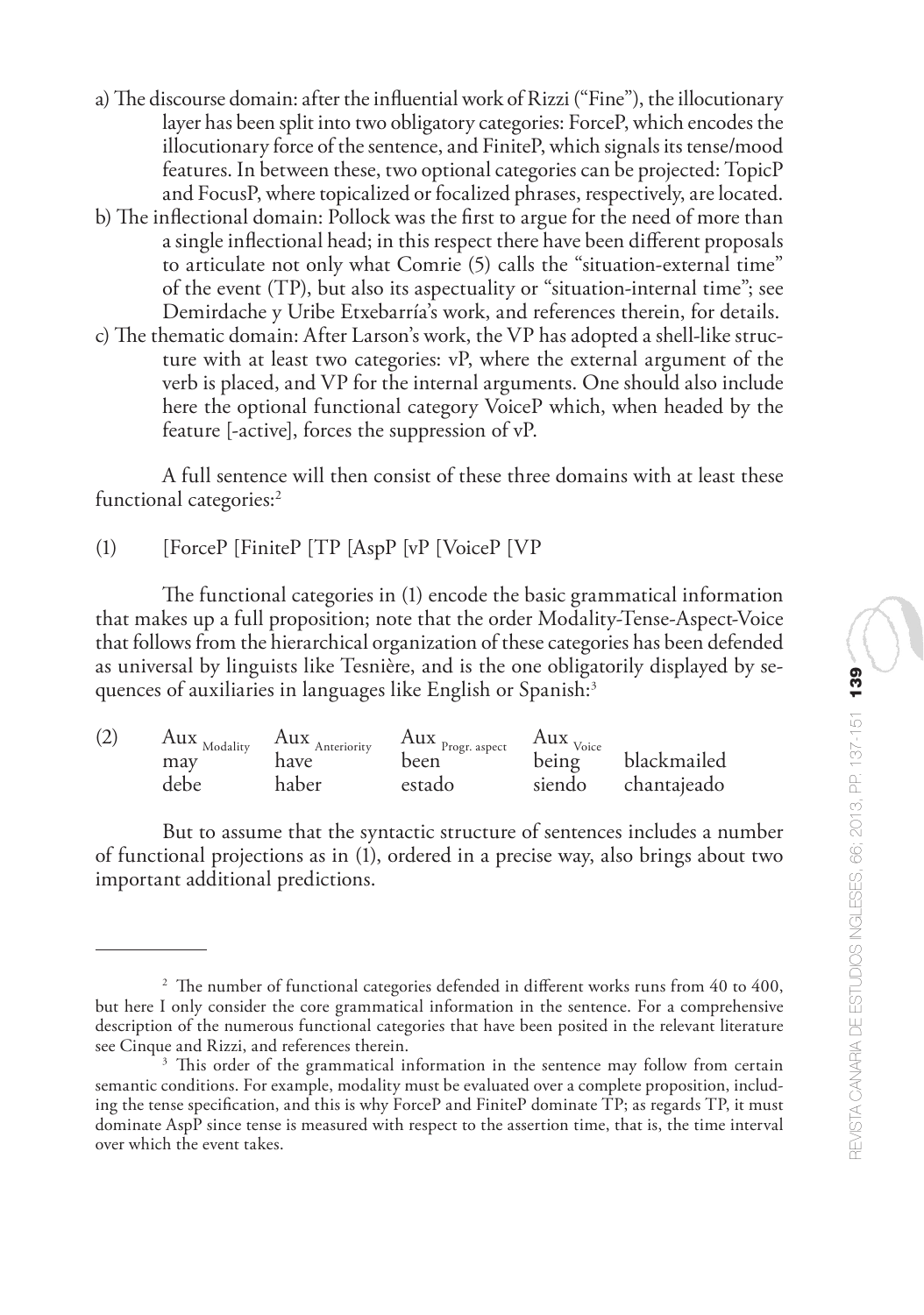The first is that, contrary to what is sometimes defended from other linguistic perspectives, all languages share a functional sentential structure and only vary in predictable ways, as stated in Chomsky's "Uniformity Principle" ("Derivation" 2). The strongest position one may take in this respect is that the order and the hierarchy of the functional categories is universal and, therefore, that languages only vary in terms of the particular features that make up those categories. Since, as noted (see footnote 2), a good number of functional projections seem to be required to express the relevant grammatical information, this strongest position will imply that all those functional projections are present in every language, even when there does not exist a morphological correlate for them. At the other end of the scale, the weakest position would assume that languages differ precisely in the particular functional projections they select from the universal inventory (and codify morphologically), or in the order these functional categories adopt. Of course, to determine which of these two positions is correct is a matter of empirical research, but much of the work done in the cartographic project has adopted the first one as the initial working hypothesis. For simplicity, in this work I will just focus on the core projections in (1) and assume, on line with the strongest position, that they are universal and have the following feature specification in both, English and Spanish:

$$
(3) \qquad \text{[ForceP}_{\text{\tiny{4assertion}}}\text{ [FiniteP}_{\text{\tiny{1-}realis}}\text{ [TP}_{\text{\tiny{1-}past}}\text{ [AspP}_{\text{\tiny{1-}perfective}}\text{ [vP [VoiceP}_{\text{\tiny{1-}active}}\text{ [VP}
$$

The second prediction has to do with the possibilities opened in (1) to express a state of affairs (i.e. a proposition). One would expect that in the unmarked case propositions will be syntactically realized as full clauses with all the categories in (1), but that it could also be possible to have defective (i.e. truncated) clauses lacking one or more of these core projections. Here, as in every other aspect of syntactic computation, the working hypothesis cannot be that "anything goes," but that the syntactic instantiation of a proposition must be either as in (1) or as a proper subset of (1). This means that, together with (1), configurations like (4) or (5), but not (6), should be (universally) possible:

- (4) [TP [AspP [vP [VoiceP [VP<br>(5) [AspP [vP [VoiceP [VP
- [AspP [vP [VoiceP [VP
- (6) \*[ForceP [FiniteP [SAsp [vP [VoiceP [VP

In (4) the two categories in the discourse domain (i.e. ForceP and FiniteP) are missing, and in (5) not only these, but also TP; the structure in (6) is ruled out since it does not constitute a proper subset of a full clause.

In what follows, I will set to test this prediction on non-finite sentences in English. I will show how they conform to the structures (1) (4) and (5), respectively, and how some of the defining differences among them follow form the fact that they exhibit different degrees of structural defectiveness. In section 3 I will briefly consider Spanish non-finite clauses to show how, despite their surface differences, they have the same basic cartography than their English counterparts, thus provid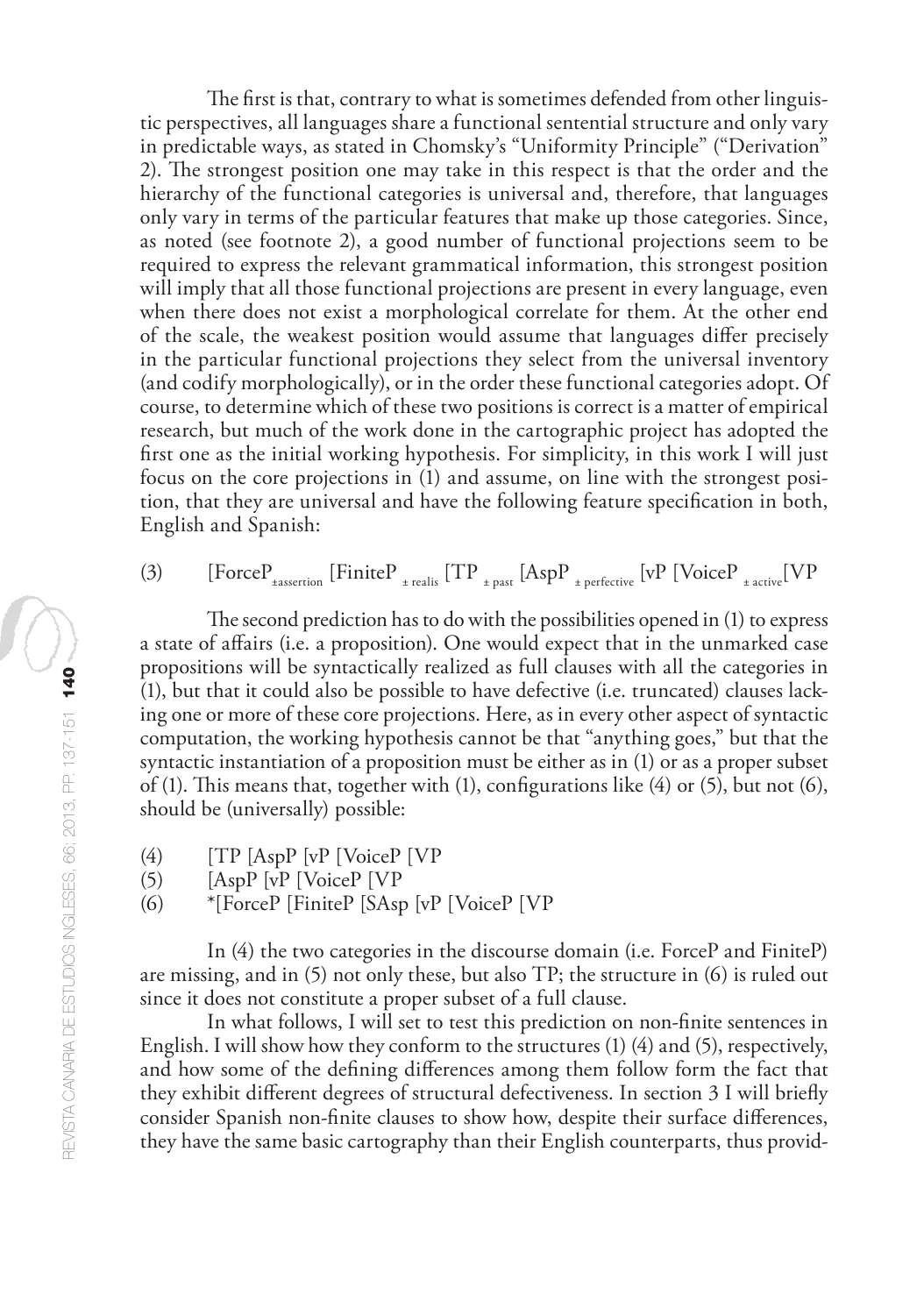ing some empirical evidence in favor of the Uniformity Principle. Section 4 offers some conclusions.

## 2. THE FUNCTIONAL STRUCTURE OF NON-FINITE SENTENCES IN ENGLISH

The idea I would like to defend here is that non-finite clauses are not only morphologically defective (i.e lack a morphological specification for tense and agreement) but also syntactically defective, and that they differ among themselves, and with respect to finite subordinate clauses, in the degree of structural defectiveness they display. In particular I would like to propose that: a) *to*-infinitive clauses constitute full clauses with the core functional structure in (1) but with no optional functional categories in the discourse domain b) *-ing*-clauses can have the substructure in (4) (i.e. lack the discourse domain altogether and project up to TP) or that in (6) (i.e. project just to AspP), and c) participial clauses always have the substructure in (6).4 Figure (1) schematizes the options:

| FIGURE 1 FUNCTIONAL PROJECTIONS IN NON-FINITE CLAUSES |  |                  |                 |      |    |               |    |
|-------------------------------------------------------|--|------------------|-----------------|------|----|---------------|----|
|                                                       |  | Force P Finite P | TP <sub>1</sub> | AspP | vP | <b>VoiceP</b> | VР |
| Full clauses                                          |  |                  |                 |      |    |               |    |
| To-infinitive clauses                                 |  |                  |                 |      |    |               |    |
| Gerund(ive) clauses                                   |  |                  |                 |      |    |               |    |
| Present/Past participle clauses                       |  |                  |                 |      |    |               |    |

## 2.1. *To*-Infinitive Clauses vs Gerundive Clauses

I have discussed elsewhere (Ojea, "Feature") that *to*-infinitive sentences possess a discourse domain with [±assertive] illocutionary force and [-realis] modality.<sup>5</sup> Syntactically, this implies that they can be introduced by a complementizer, under-

<sup>4</sup> I use the neutral term -*ing*-clause to group the three types of structurally different constructions I'll discuss below: gerundives, gerund clauses and present participle clauses. Note that my goal here is not to offer an exhaustive description of the syntactic properties of non-finite clauses, but just to highlight some relevant structural/semantic differences among them which can be adequately handled under a theory of syntactic defectiveness from the core clause structure in (1); exemplification will thus be restricted to non-finite clauses in verbal domains.

<sup>&</sup>lt;sup>5</sup> To simplify, I adopt the traditional distinction realis/irrealis as the parameter that regulates mood selection (see Giannakidou for a detailed discussion of this division). Note, incidentally, that the nonrealis nature of infinitive sentences relates them, both semantically and syntactically, to subjunctive sentences.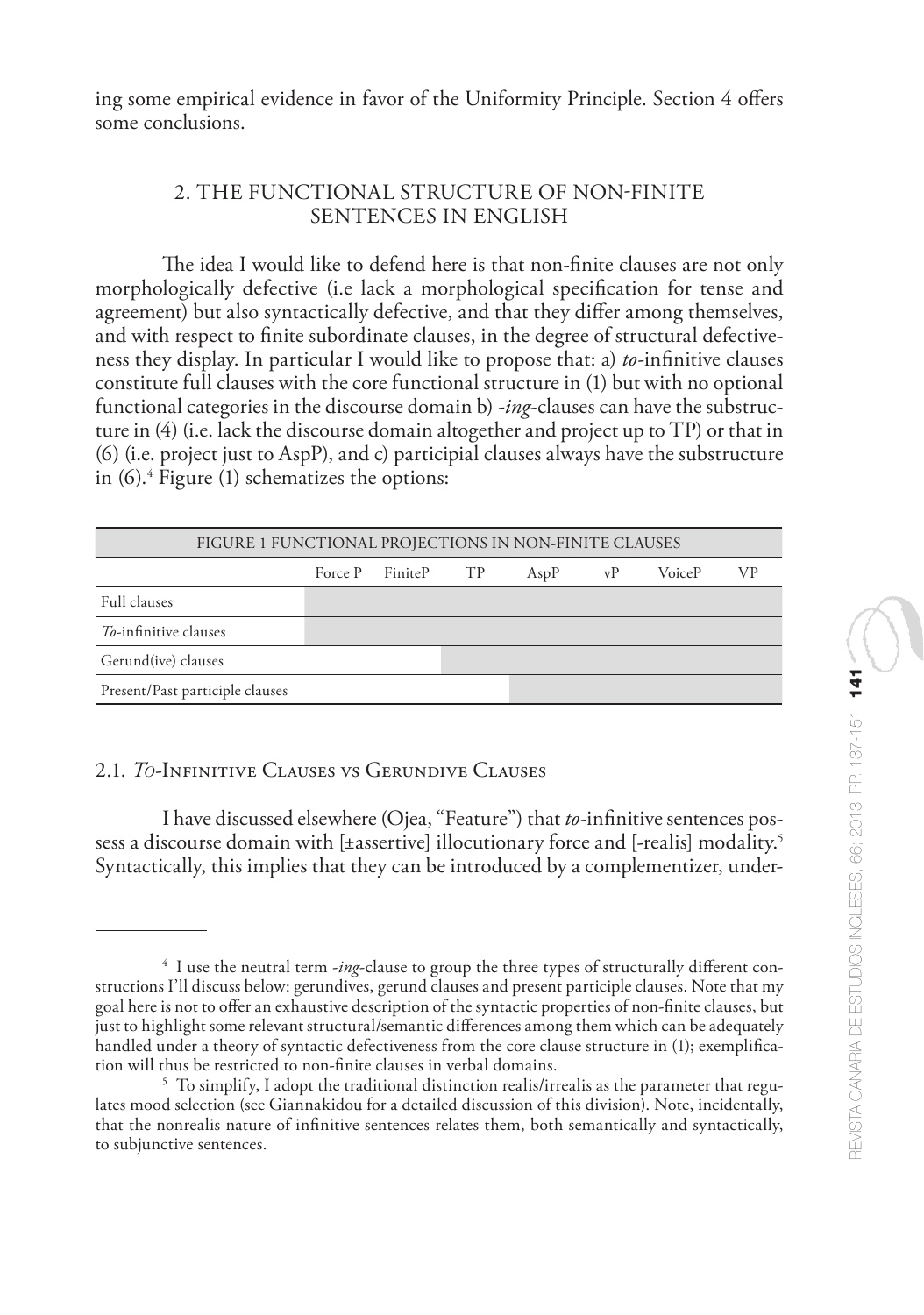stood as the lexical realization of FiniteP (*for*, in English), or by a WH-constituent which, in the standard analyses, moves into ForceP:

- (7) I'd prefer for you to stay there<br>(8) I wonder where to leave the do
- I wonder where to leave the dog

To assume that *to*-infinitive clauses possess the three Prolific Domains that make up a full clause apparently contradicts my proposal that all non-finite clauses exhibit some degree of defectiveness. This defectiveness does nonetheless exist and is manifested in that *to*-infinitive clauses lack the optional projections in the discourse domain, that is those which host topicalized or focalized constituents, namely TopicP and FocusP; accordingly, topicalizations or focalizations will be possible in *that*-clauses but not in *to*-infinitive clauses:

- (9) \*He wanted during the holidays to write a book
	- (cf. I promise that during the holidays I will write a book)
- (10) \*He told me on no account to write such a book (cf. He told me that on no account should I write such a book)

With respect to -*ing*-clauses, they lack a discourse domain altogether and this is why they are incompatible not only with topicalized or focalized phrases, but also with any complementizer or WH-phrase:

- (11) \*He remembers during the holidays / on no account leaving the dog in the kennel
- (12) \*He remembers that/whether/for leaving the dog in the kennel
- (13) \*He remembers where leaving the dog

They nonetheless possess a full inflectional domain, with specification of tense, aspect and voice. The projection of the former could be put into question given that –*ing*-clauses do not codify any tense distinction morphologically, but it should be noted that they do have a temporal reading (anterior, simultaneous or posterior to the temporal information of the matrix sentence and very much constrained by the meaning of the main verb), and, therefore, they can be said to possess a specific tense-chain and, accordingly, TP<sup>6</sup>:

- (14) I remember leaving the door in the kennel (anterior reading)
- (15) She enjoys reading books aloud (simultaneous reading)
- (16) Mary worried yesterday about coming to dinner tonight (posterior reading)

 $6$  The example in (16) has been taken from Pires (71)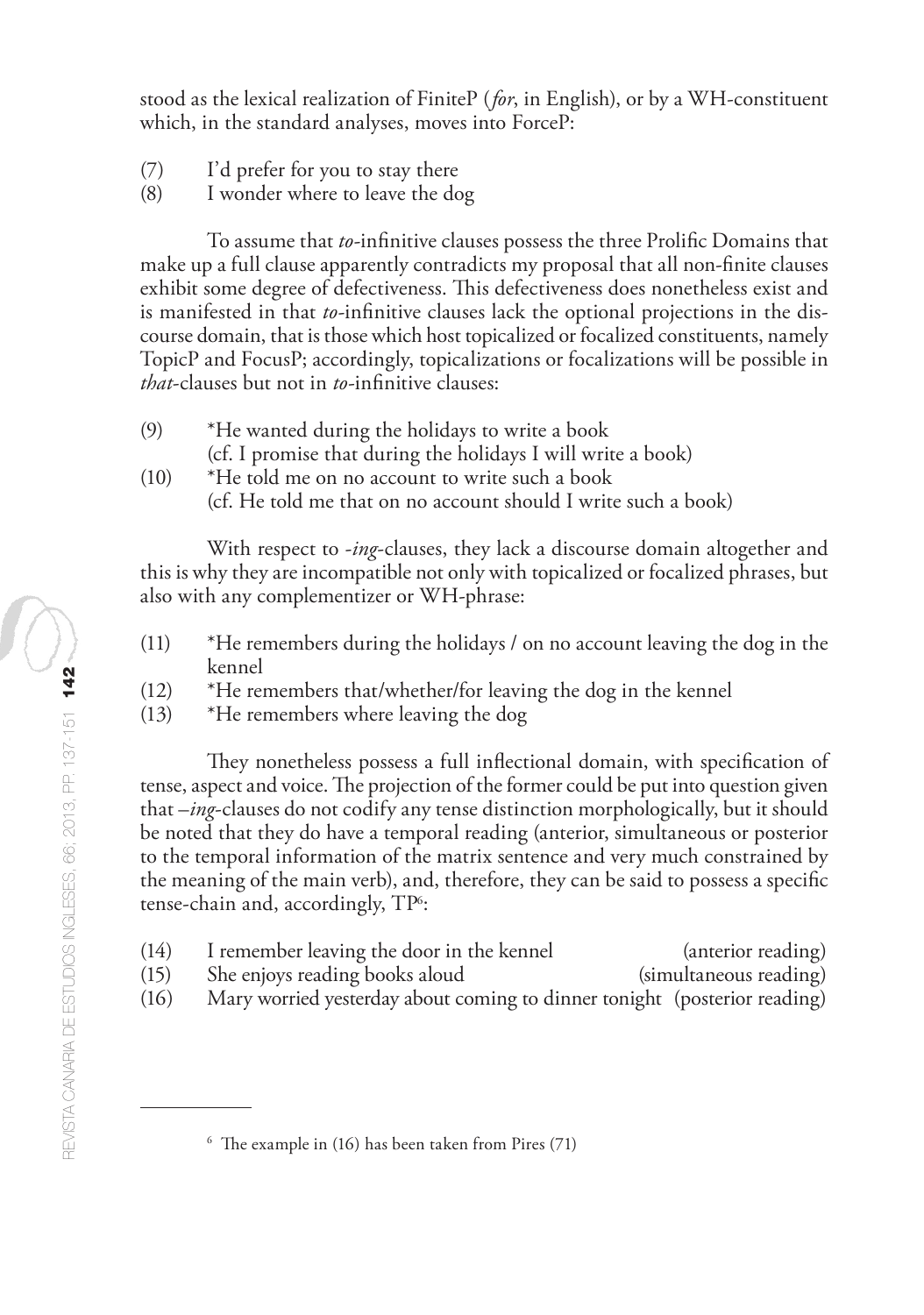The fact that -*ing*-clauses only project up to TP (as in (4)) makes them sentential structures with an unmodalized reading which is clearly evident in the contexts in which they compete with the *to*-infinitive:

- (17) a. I like going to the coast in July (= actual habit) b. I'd like to go to the coast in July (= potentiality)
- (18) a. He tried hiding the letter (= actual fact)
	- b. He tried to hide the letter (= attempt)

There is one point to consider here. Argument-positions (i.e. subject and object positions) are canonically occupied by nominal constituents (DPs) or full clauses. One would then expect that –*ing*-clauses, defective as they are, should not be a possibility here. Arguably -*ing*-clauses can function as subjects or objects in English because the –*ing* form in this language is a descendant of both, the Old English present participle and the verbal noun, eventually collapsed into a single form (vid. Denison; Fanego). This is why in present day English one can still find –*ing*-clauses which do have clear nominal properties together with others that don't. I'll use the term "gerundive clauses" (in the sense of Milsark 611) to refer to the former, and I'll assume that they constitute mixed categories where the TP constituent eventually projects into a DP (specific proposals in this respect can be found in Baker; Abney; Milsark; Panagiotidis and Grohmann; Ojea, "Propositional").

As expected, these gerundive clauses exhibit a complete DP-like behaviour, and not only allow their subjects to be in the genitive Case (typical of nominal specifiers; cf. *his* in (19)), but also invert with the auxiliary in direct questions (20), contrary to what happens in the case of other sentential subjects (21):

- (19) His writing the book so rapidly has been astonishing
- (20) a. Finding a cage for all those birds will be difficult b. Will finding a cage for all those birds be difficult?
- (21) a. To find a cage for all those birds will be difficult b.\*Will to find a cage for all those birds be difficult? (cf. Will it be difficult to find a cage for all those birds?)

Also note that gerundive clauses can function as complements of a preposition, a syntactic position restricted to DPs (and forbidden to full clauses) in English:

- (22) Mary escaped before Peter / telling the story
- $(23)$  \*Mary escaped before that she told the story / to tell the story

Therefore, *-ing-*clauses in English can be syntactically characterized as defective structures which project up to TP but may in some cases be recategorized into DPs due to the nominal origin of the suffix –*ing* in this language.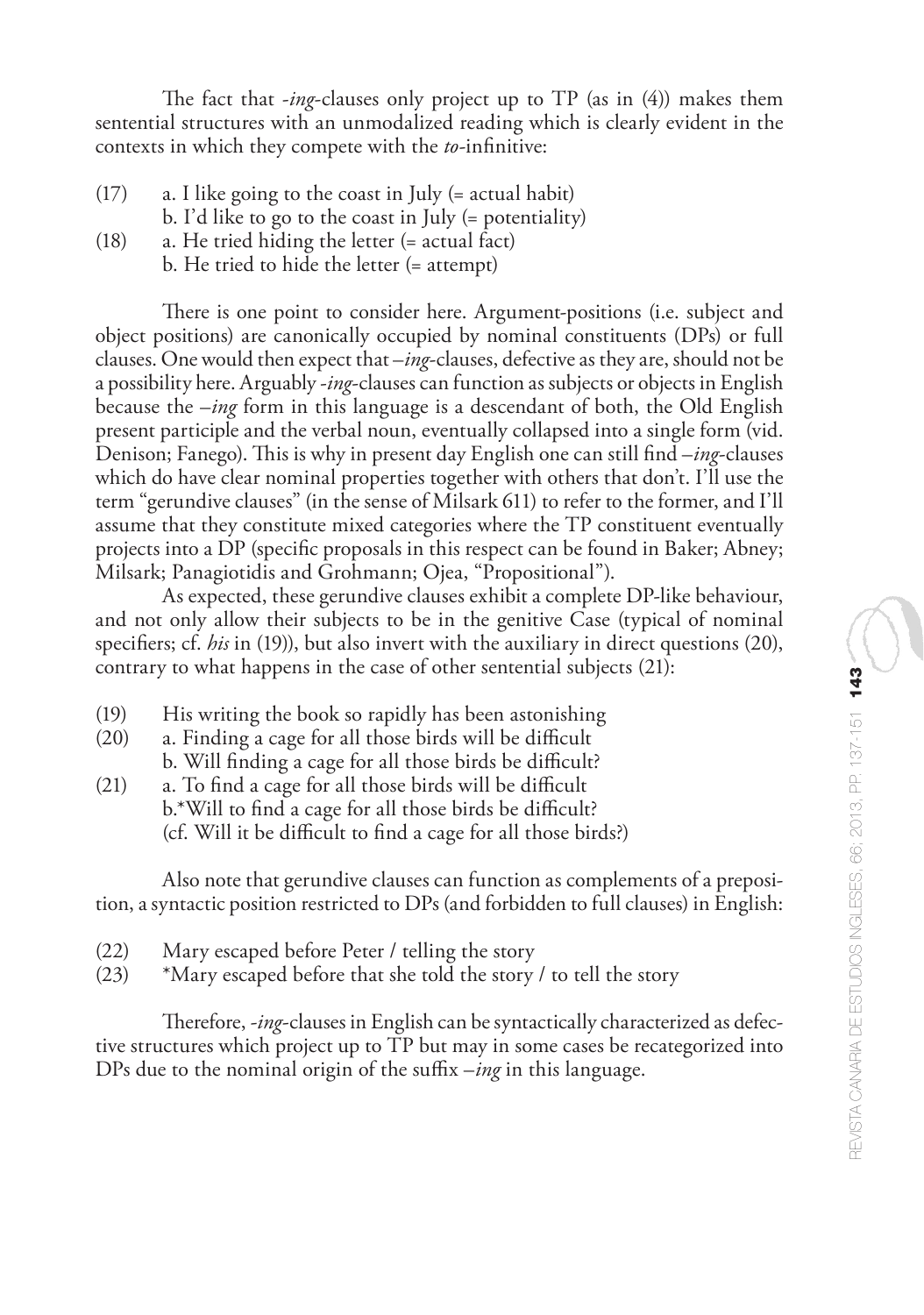#### 2.2. Gerund Clauses vs Past Participial Clauses

With respect to past participial clauses, I will contend here that they exhibit a still bigger degree of structural defectiveness. On the one hand, they are unmodalized structures which lack a discourse domain and do not constitute full clauses. This means that they will be restricted to non-argumental positions; they can, for example, function as external adjuncts, a position that can also be occupied by non-nominalized -*ing*-clauses (I'll term these "gerund clauses" to distinguish them from the gerundives above):<sup>7</sup>

- (24) Shocked by Peter's attitude towards the issue, they fired him
- Disapproving Peter's attitude towards the issue, they fired him

Apart from the difference in voice between the past participle and the gerund clause (passive in the former), these two constructions also exhibit a difference in their temporal specification that offers an interesting clue of which can be the functional structure in each case.

As non-finite clauses, tense in not morphologically codified in any of them, but gerund clauses allow for a temporal reading (anterior, simultaneous or posterior to the matrix sentence) which suggests a tense-chain whose operator is distinct from that of the matrix tense, though dependent on it (i.e. constrained by the meaning of the main verb and the temporal information of the matrix sentence):

(26) Walking down the main street, I saw an impressive building (simultaneous reading)

| (27) | Reaching a sunny spot, we got ready for lunch | (anterior reading)  |
|------|-----------------------------------------------|---------------------|
| (28) | She closed the book, leaving it on the table  | (posterior reading) |

Gerund clauses may then be said, as gerundive clauses above, to project the category TP, and therefore to have the structure in  $(4)$ , repeated here as  $(29)$ :

(29)  $[TP_{\text{test}}]$  [AspP  $_{\text{perfective}}$  [vP [VoiceP [VP

It is precisely the fact that gerund clauses project TP that makes them compatible with the perfect auxiliary *have*, currently understood as a modifying element inside a T-chain (Gueron and Hoekstra 87):

(30) Not having read that book, I cannot comment on it

<sup>7</sup> Gerund clauses (vs. gerundives) do not project a DP layer, and therefore they do not have the external distribution of DPs or allow for subjects in the genitive Case (cf. \*Their disapproving Peter's attitude towards the issue, they fired him).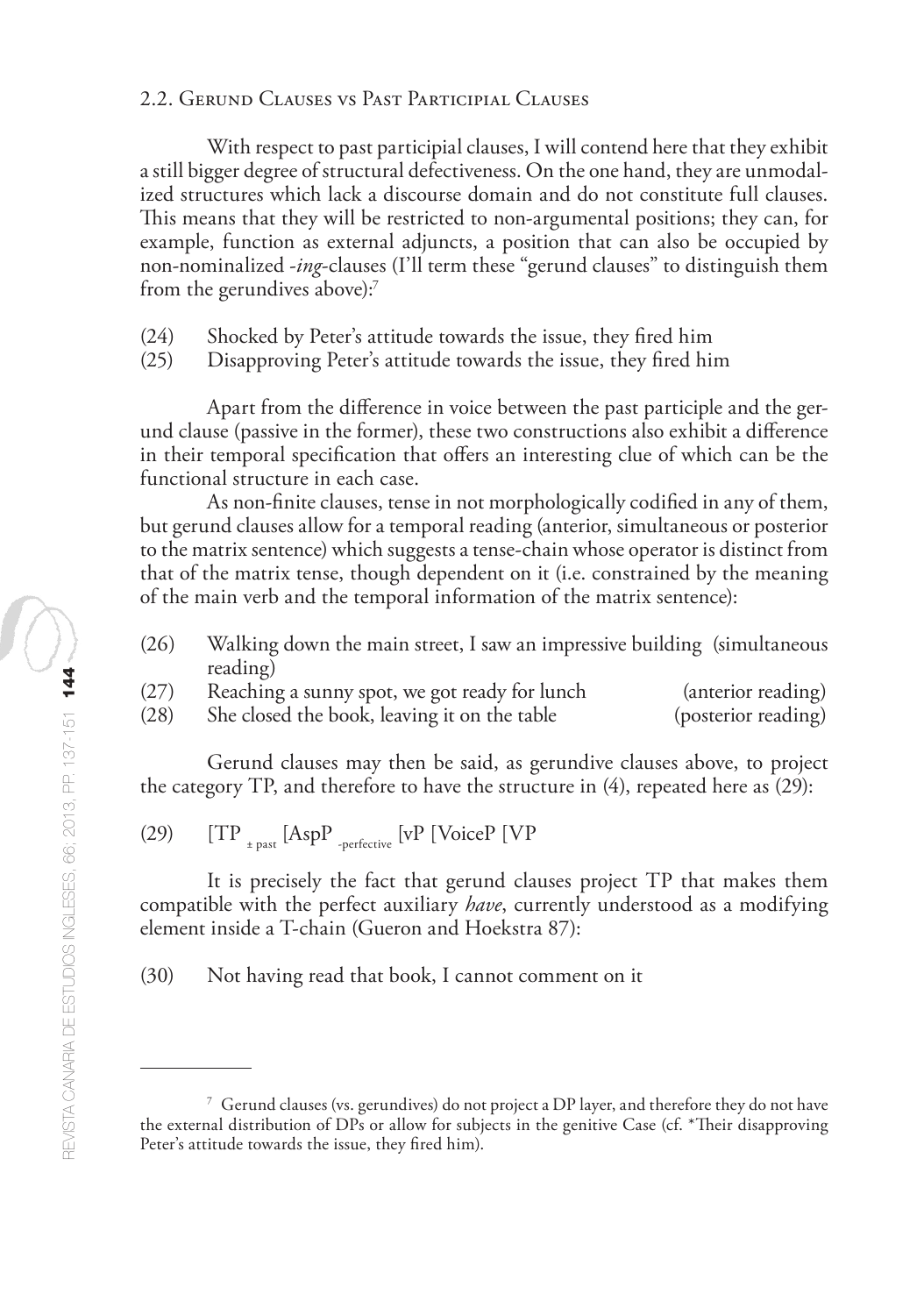Contrary to this, the temporal reading of past participle clauses is always strictly connected to the aspectuality of the construction, understood both in terms of the lexical aspect of the verb and of the [+perfective] grammatical aspect of the form. In this respect, when the participial verb is telic, the perfective aspect focuses the limits of the event which will then be understood as complete (i.e. it has reached its limit before the event in the main clause takes place) and therefore anterior to the main clause:

(31) Once cooked, the food must be kept in the refrigerator Persuaded by our arguments, they voted for the proposal

On the contrary, if the participial verb is atelic there is no limit to be reached, and the event can be seen as simultaneous to that of the main clause:

(32) Accompanied by her mother, she entered the concert hall Located in the city centre, the new cinema is very popular

Therefore, past participle clauses cannot be said to have a T-chain of their own since it is just their internal temporality (i.e. aspect) that determines the final reading that will be obtained with respect to the matrix tense. If one takes the existence of a distinct T-chain as a requirement to project TP, this means that past participle clauses are structurally more defective than gerund clauses and have the functional structure in (6), repeated here as (33), with the values [+perfective] in AspP and, when construed on transitive verbs, [-active] in VoiceP (the latter forcing the suppression of the external argument):

(33)  $[AspP_{\text{--perfective}}[VoiceP_{\text{--active}}[VP$ 

As expected, the lack of a T-chain in the case of past participial clauses prevents the presence of the auxiliary *have* in the construction, and therefore one must resort to a gerund clause to obtain a perfect passive reading:

(34) \*Had been warned by his attitude... (cf. Having been warned by his attitude...)

# 2.3. Present vs Past Participial Clauses

Past participle clauses and –*ing* clauses are also syntactic alternatives when they function as integrated adjuncts, referring back to the subject or the object of the main clause:

- (35) Liz was lying by the pool reading a novel
- (36) Liz was lying by the pool surrounded by noisy children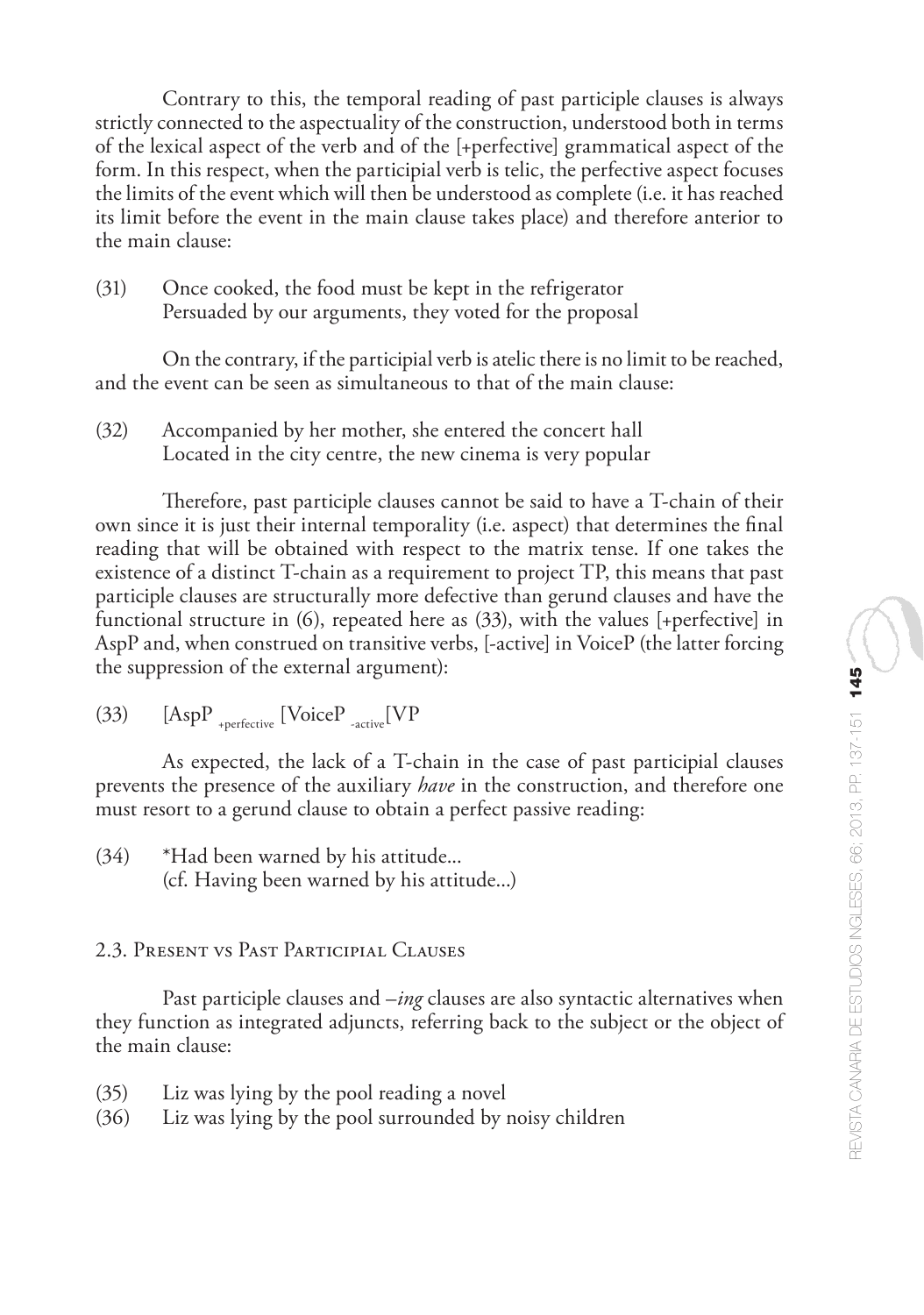Significantly, -*ing*-clauses always have a simultaneous reading with respect to the main event here, which, together with the impossibility to have the auxiliary *have* in these cases (cf. \*Liz was lying by the pool having read a novel), leads to the conclusion that in these contexts they do not project TP and have the same degree of structural defectiveness as past participle clauses. In other words, the two constructions are in these cases structurally equivalent, differing only in their grammatical aspect (and, with transitive verbs, also in voice); to distinguish the *–ing*-clauses in these adverbial uses from gerund(ive) clauses above, one can quite accurately label them "·present participle clauses" since they constitute the [–perfective] [+active] counterpart of past participial clauses<sup>8</sup>:

 $(37)$  [AspP  $_{\text{rperfective}}$  [VoiceP  $_{\text{active}}$ [VP past participle clauses (38)  $[AspP]$ <sub>-perfective</sub> [vP [VoiceP  $_{\text{active}}$ [VP present participle clauses

It is interesting to note that the syntactic position that participial clauses occupy in (35) and (36) can also be occupied by a non-verbal predicate which refers back to one of the arguments of the main clause:

#### (39) Liz left the room *angry*

This type of secondary predication constitutes the basic form of a proposition in that it is the smallest projection that contains a predicate and its subject (covert in the case of (39)). This is why constructions of this sort have been labeled Small Clauses (SCs) in the generative tradition, and a great amount of attention has been devoted to investigating their internal structure. From the seminal work of Stowell, it has been standardly assumed that the subject and the predicate of the SC form a syntactic constituent, but there is no consensus as to which is the categorial status of that constituent, that is, the syntactic node that dominates it.<sup>9</sup>

What is significant in this respect is that SCs and present/past participle clauses have exactly the same syntactic distribution. Thus, together with the position of integrated adjuncts (as in (35), (36) and (39)), they share the possibility to appear as the complement of a group of subordinators which include *if, as if, as though, once though, until, when, while* or *with* (see De Smet for details):<sup>10</sup>

- (40) With your shirt hanging out, you look quite shabby
- (41) With the mortgage paid, they could afford to go abroad for their vacation
- (42) With the children so sick, we weren't able to get much work done

<sup>&</sup>lt;sup>8</sup> This distinction between the gerund and the present participle has been frequently kept in the grammatical tradition (cf. Jespersen 86; Schybsbye 61, among others)

<sup>&</sup>lt;sup>9</sup> The idea that the SC is a syntactic constituent has been advocated by linguists like Chomsky (*Lectures*; *Barriers*), Kitagawa or Aarts among others; for an alternative view, see Williams.

<sup>&</sup>lt;sup>10</sup> Examples (40) and (41) are from Quirk et al (1003), and example (42) from Huddleston and Pullum (1267)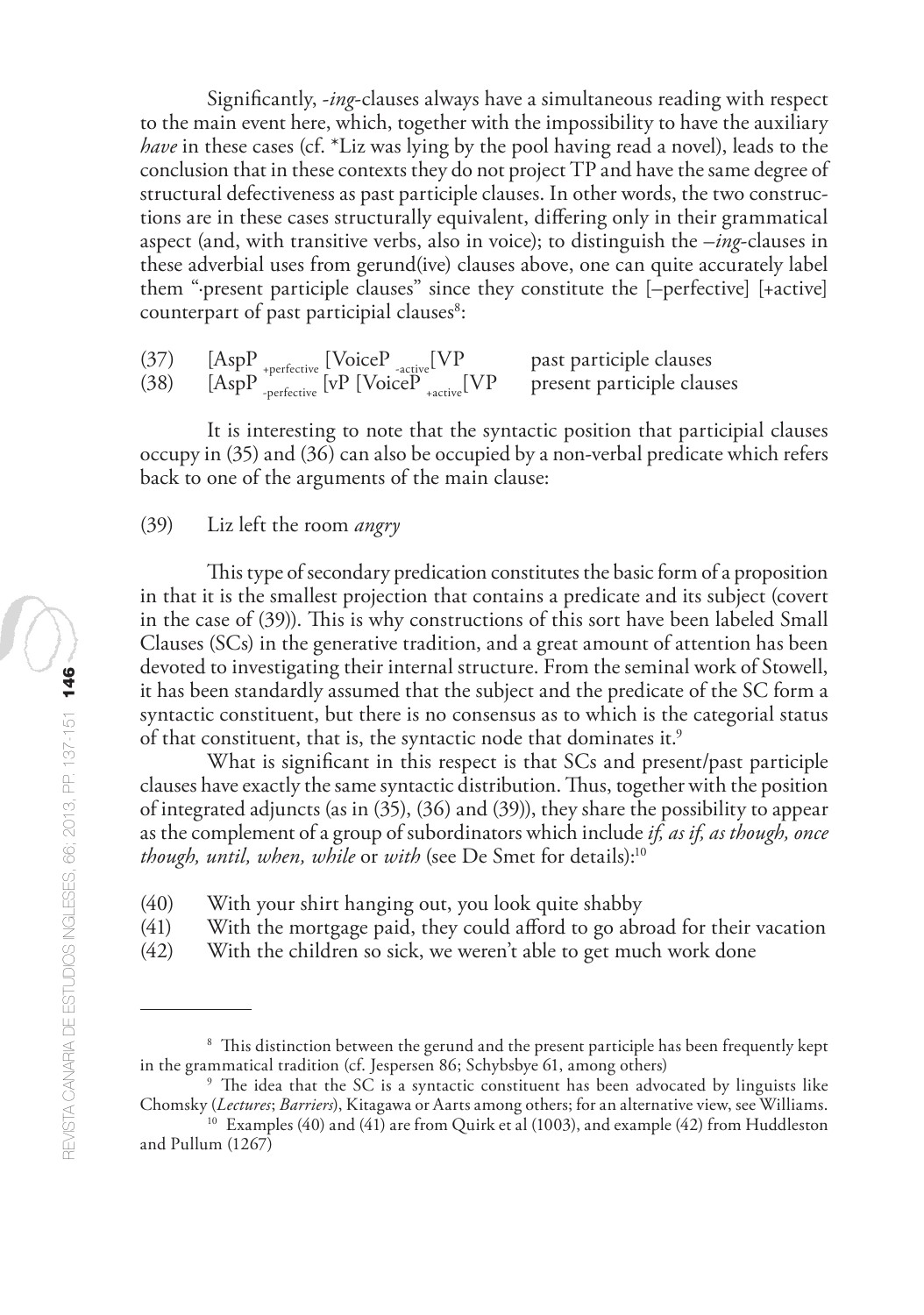And SCs and present/past participles may also appear in the so called absolute constructions, that is, as propositional modifiers with a subject in the Nominative Case and no subordinator connecting them to the main clause (Huddleston and Pullum 1265-1268):

- $(43)$  His hands gripping the door, he let out a volley of curses  $(44)$  This done, she walked off without another word
- $(44)$  This done, she walked off without another word  $(45)$  His face pale with anger, he stormed out of the r
- His face pale with anger, he stormed out of the room

What the distributional equivalence of the three constructions suggests is that present/past participle clauses can be understood as a subtype of SCs, which, under this view, can be verbal ((35)-(36), (40)-(41), (43)-(44)) or non-verbal ((39), (42) an (45)). This in turn implies that, if my analysis of present/past participle clauses in (37) and (38) is correct it should generalize to non-verbal small clauses as well, that is, they should all be understood as syntactic constituents dominated by the functional category AspP. Significantly, an analysis of SCs along these lines has been defended quite consistently in the literature, thus providing further support for my underlying assumptions (see, among others, Chomsky, *Barriers*; Kitagawa; Hernanz, "Sintaxis"; Demonte; Jiménez, and the references they give).

## 3. THE FUNCTIONAL STRUCTURE OF NON-FINITE SENTENCES IN SPANISH

Summarizing what I have defended so far, non-finite sentences in English can be structurally understood as clauses that exhibit a degree of structural defectiveness which goes from the almost complete structure of *to*-infinitive sentences, to the small clause nature of participle clauses:

| (46) | To-infinitives: $[ForceP_{\text{uasertion}}]$ $[TimeP_{\text{uper}}]$ $[TP_{\text{uper}}]$ $[AspP]$ $[VP]$ $[VoiceP]$ $[VP]$ |                                                                                                                                       |
|------|------------------------------------------------------------------------------------------------------------------------------|---------------------------------------------------------------------------------------------------------------------------------------|
| (47) | Gerundive:                                                                                                                   |                                                                                                                                       |
| (48) | Gerund:                                                                                                                      |                                                                                                                                       |
| (49) | Present/Past participle:                                                                                                     | $[DP  [TP++ past [AspP+perfective [vP [VoiceP [VP-1 parts [AspP-perfective [vP [VoiceP [VP-1 parts [AspP-perfective [vP [VoiceP [VP-$ |

If one assumes the strongest form of the Uniformity Principle as the initial working hypothesis, the expectation is that non-finite clauses in other languages should display similar patterns of functional defectiveness, and also exclude forbidden configurations like (6). To test this prediction it is necessary to undertake detailed studies of the corresponding structures in different languages and, therefore, I can only contribute to the task here to a small extent by pointing out the significant similarity between English and Spanish in this respect.

Beginning with infinitive sentences in Spanish, empirical evidence seems to support the idea that, as the *to*-infinitive in English, they possess all the core functional projections of full clauses but lack the optional categories ForceP and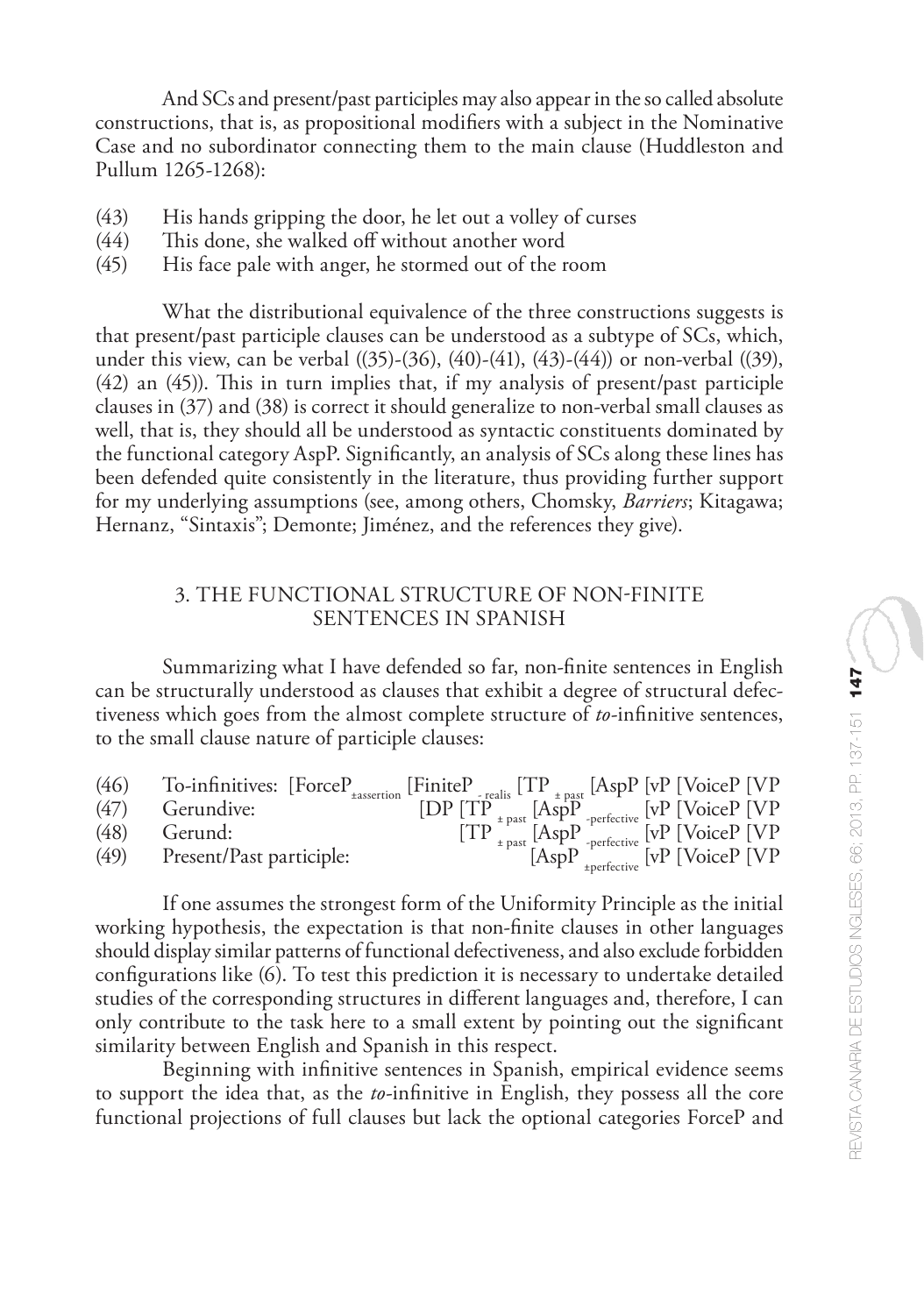FocusP in the discourse domain, thus disallowing topicalized or focalized constituents (examples from Hernanz, "Periferia" 265, 266):

- (50) \*Lola cree algo haber hecho mal (cf. Lola cree que algo hemos hecho mal) (51) \*Juan quiere *UN FERRARI* comprarse
	- (cf. Lola dice que UN FERRARI se compraría Juan)

As for gerund and participial clauses, they do not have the discourse domain and thus cannot appear in subject/object positions (where only DPs or full clauses are allowed). Note, in this respect, that structure (47) is not possible in Spanish since the -*ndo* form in this language has never had a nominal origin (cf. Bassols De Climent):

- (52) \*Aprendiendo idiomas se ha convertido en una necesidad (cf. Aprender idiomas se ha convertido en una necesidad)
- (53) \*Odio levantándome temprano (cf. Odio levantarme temprano)

Significantly though, -*ndo* clauses in Spanish may exhibit, as their English counterpart, a different degree of defectiveness depending on the non-argumental position they occupy; if they are external adjuncts, they project up to TP, and are thus compatible with the auxiliary *haber*: 11

(54) Habiendo alcanzado un acuerdo, se levantó la sesión

On the contrary, in the contexts in which they alternate with past participle clauses (i.e. in those cases where they are participial), they only project up to AspP, that is, constitute a verbal small clause in alternative distribution to other verbal or non-verbal small clauses:

- (55) Encontró a Juan leyendo un libro/atado a un árbol/muy triste (cf. \*Encontró a Juan habiendo leído un libro)
- (56) Con los niños leyendo en su cuarto/dormidos/callados, pudimos continuar (cf. \*Con los niños habiendo leído en su cuarto, pudimos continuar)

All these facts point to a striking coincidence between the two languages in precisely the point at stake here: the defective structure of non-finite clauses (parallel, or probably due, to their morphological defectiveness). This in turn means that the differences that obviously exist between English and Spanish here

<sup>&</sup>lt;sup>11</sup> A reading of posteriority, equivalent to that of (28) in English, seems to be totally impossible in Spanish (Bello 322), and this can be connected to the impossibility for suffix -*ndo* to signal future in any context, not even in analytical progressive forms (cf. \*El tren está saliendo a las doce)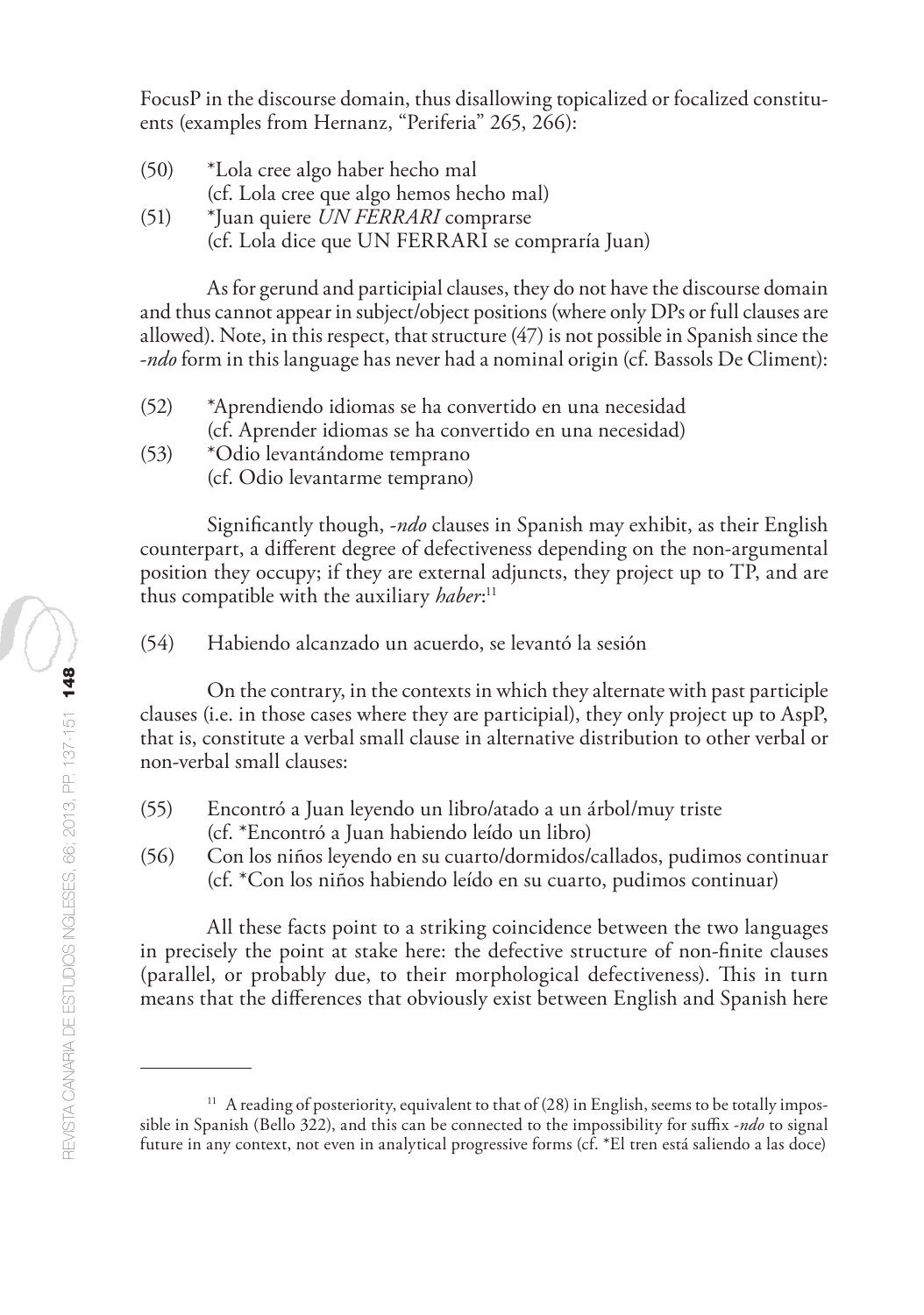will have to be explained in terms of the particular features that make up the functional projections in each language, as, for example, those that determine the morphological Case that the subject in the non-finite clause can check (see (57) for the possibilities in argument position), or the order it occupies with respect to the non-finite verb (cf. 58):

- (57) a. I want [PRO/him to be happy] b. I remember [PRO/him/his leaving the dog in the kennel] c. Quiero [*PRO* ser feliz]
- (58) a. Lunch finished, they all went out b. Terminada *la cena*, todos se marcharon

## **CONCLUSION**

I have argued here that non-finite clauses are syntactically defective and that many of the semantic and structural differences among them follow precisely from the different degree of structural defectiveness they display.

In particular I have proposed that *to*-infinitives can be treated as clauses that lack some optional illocutionary projections (FocusP and TopicP). A unitary analysis of -*ing* clauses in English is not possible, though, probably due to the historical development of the suffix -ing, and therefore I have distinguished between gerundives (TP projections exhaustively dominated by a DP node), gerunds (TP projections) and present participles (AspP projections). As for participle clauses, both present and past, I have analyzed them as AspP projections, suggesting that they constitute a particular type of small clause.

Finally, I have maintained that non-finite clauses in Spanish can be approached under the same lines and that both languages coincide in the relevant structural details, a fact that supports a uniform cartographic structure across languages.

## WORKS CITED

Aarts, Bas. *Small Clauses in English: The Nonverbal Types*. Berlin: Mouton de Gruyter, 1992.

Abney, Steven Paul. *The English Noun Phrase and Its Sentential Aspect*. Diss. MIT, 1987.

Baker, Mark C. "Syntactic Affixation and English Gerunds." *Proceedings of the West Coast Conference on Formal Linguistics*. Vol. 4. Stanford: Stanford Linguistics Association, 1985. 1-11.

Bassols de Climent, Mariano. *Sintaxis latina*. Madrid: Consejo Superior de Investigaciones Científicas, 1992.

Bello, Andrés. *Gramática de la lengua castellana destinada al uso de los americanos*. Ed. Ramón Trujillo. Tenerife: Aula de Cultura de Tenerife, 1981.

Chomsky, Noam. *Barriers*. Cambridge: The MIT Press, 1986.

—— "Derivation by Phase." *Ken Hale: A Life in Language*. Ed. M. Kenstowicz. Cambridge: The MIT Press, 2001. 1-50.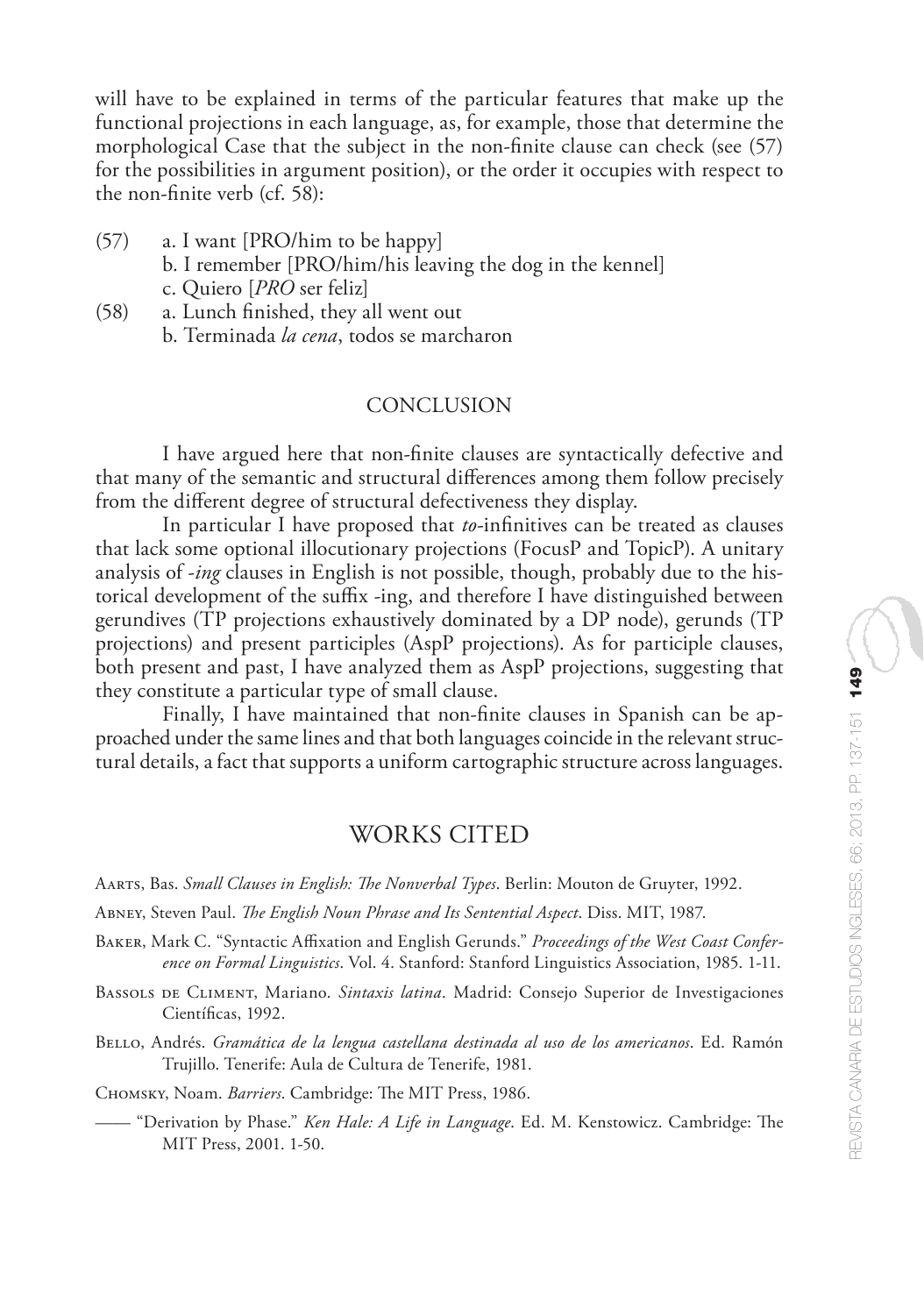- —— *Lectures on Government and Binding*. Dordrecht: Foris, 1981.
- —— *The Minimalist Program*. Cambridge: The MIT Press, 1995.
- —— "Remarks on Nominalizations." *Readings in English Transformational Grammar*. Ed. R. Jacobs and P. Rosenbaum.Waltham: Ginn, 1970. 184-221.
- Cinque, Guglielmo, and Luigi Rizzi. "The Cartography of Syntactic Structures." *CISCL Working Papers on Language and Cognition*. 2008. 43-59.
- Comrie, Bernard. *Aspect*. Cambridge, Cambridge UP, 1976.
- De Smet, Hendrik. "English -ing Clauses and Their Problems: The Structure of Grammatical Categories" *Linguistics* 48.6 (2010): 1153-1193.
- DEMIRDACHE, Hamida, and Myriam URIBE ETXEBARRÍA. "Towards a Restrictive Theory of the Diversity of Temporal Systems." Conference on Syntax and Semantics of Tense and Mood Selection, Bergamo. 1998.
- —— "The Primitives of Temporal Relations." *Step by Step: Essays on Minimalist Syntax in Honour of Howard Lasnik*. Ed. Roger Martin, David Michaels, and Juan Uriagereka. Cambridge: The MIT Press, 2000. 157-186.

Demonte, Violeta. *Detrás de la palabra: estudios de gramática del español*. Madrid: Alianza, 1991.

- Denison, David. *English Historical Syntax*. Longman: London. 1993.
- Fanego, Teresa. "On Reanalysis and Actualization in Syntactic Change: the Rise and Development of English Verbal Gerunds." *Diachronica* 21.1 (2004): 5-55.
- Giannakidou, Anastasia. *Polarity Sensitivity as (Non)veridical Dependency*. Amsterdam: John Benjamins. 1998.
- Grohmann, Kleanthes. K. *Prolific Domains: On the Anti-locality of Movement Dependencies*. Amsterdam: John Benjamins, 2003.
- Gueron, Jacqueline, and Teun Hoekstra. "The Temporal Interpretation of Predication." *Syntax and Semantics 28: Small Clauses*. Ed. A. Cardinaletti and M.T. Guasti. New York: Academic, 1995.
- Hernanz, María Luisa. "Sobre la periferia de los infinitivos." *60 problemas de gramática*. Ed. M.V. Escandell, M- Leonetti y C. Sánchez López, 2011. 263-270.
- —— "En torno a la sintaxis y la semántica de los complementos predicativos en español." *Estudi General* 8 (1988): 7-29.
- Huddelston, Rodney, and Geoffrey K. Pullum. The Cambridge Grammar of the English Language. Cambridge: Cambridge UP, 2002.

Jespersen, Otto. *A Modern English Grammar: Part V. Syntax*. Vol. 4. London: Allen and Unwin, 1961.

Jiménez, Ángel. "Rasgos aspectuales y categoriales en las cláusulas sintéticas: variación paramétrica en inglés y en español." *Atlantis* 22.1 (2000): 31-46.

Kitagawa, Yoshihisa. "Small but Clausal." *Chicago Linguistic Society* 21 (1985): 210-220.

Larson, Richard. "On the Double Object Construction." *Linguistic Inquiry* 19.3 (1988): 335-391.

Milsark, Gary L. "Singl-ing." *Linguistic Inquiry* 19.4 (1988): 611-634.

Ojea, Ana. "A Feature Analysis of *to*-infinitive Sentences." *Atlantis* 30.1 (2008): 69-83.

—— "Propositional Gerunds in English and Spanish." *Journal of English Studies* 9 (2011): 165-182.